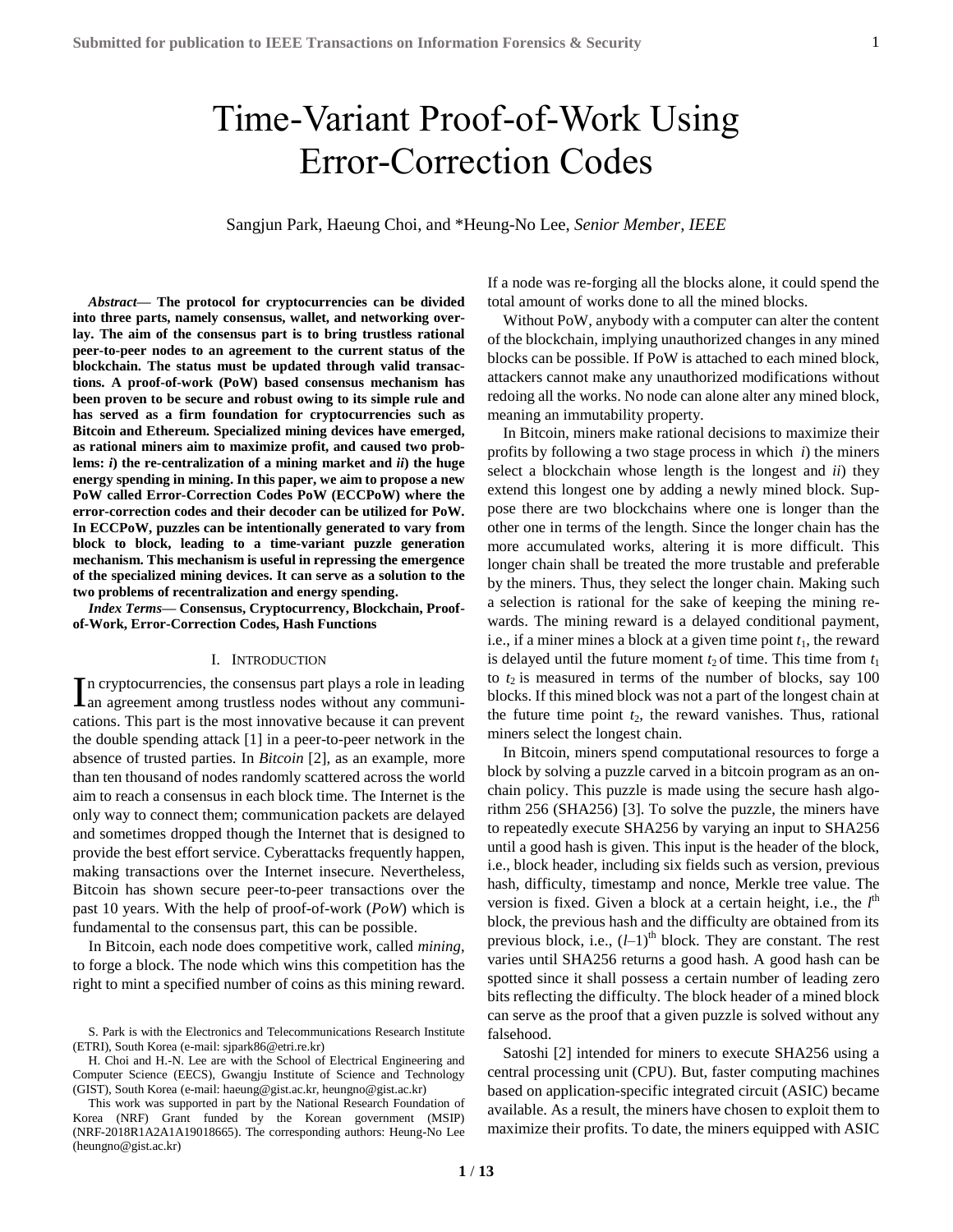mining devices have dominated the mining business [\[4\],](#page-11-3) leading to two problems:

- <span id="page-1-0"></span>M1. The mining markets have become re-centralize[d \[5\].](#page-11-4)
- <span id="page-1-1"></span>M2. The electrical energy spent to mine blocks is huge [\[6\].](#page-11-5)

First, the miners have a large portion of the total hash power, implying that the plight of the blockchain is left to a handful of these influential miners. It can be possible to modify any mined blocks on their own rights, leading to shattered trust. Namely, they can break the immutability property. Second, new models of ASIC mining devices can surpass old models with respect to the hash power, which is measured as a hash rate. Each miner is forced to buy newer models to win the mining competition. As the new models are widely used, the total hash power inevitably grows. The difficulty level to solve the puzzle must increase to keep a certain predefined range of block generation time that is expectedly consumed to mine a single block. Today, this level has gotten huge, i.e.,  $O(10^{20})$  hash rate per second. As a result, using CPUs in mining has gotten no longer profitable. Besides, as the total hash power increases, the miners spend more and more electrical energy to mine blocks.

If we prevent the usage of ASIC mining, we can alleviate the problems [M1](#page-1-0) and [M2.](#page-1-1) To this end, we use the error-correction codes and their decoder. In general, the aim of using the codes in modern communication systems is to combat errors occurring over noisy channels in which the errors introduced over a noisy channel can be corrected by running a decoding algorithm. The codes have a rich history where there are numerous classes of good codes available. They have been used to define both a good public-key crypto system and a good hash function.

The first result can be traced back to the late 1970. McEliece [\[8\]](#page-11-6) used Goppa codes to make a McEliece cryptosystem where a message is encoded using a public key  $A = SGP$  where G is the generator matrix of a binary Goppa code, **S** is a nonsingular random matrix and **P** is a permutation matrix. The hash, i.e., the encoded result, of a provided message is made as follows: *a*) a word is made by multiplying the message with the public key and *b*) adding a binary random word whose number of ones is at most *t* to this word<sup>1</sup> is to get the hash. Peters *et al.* [\[9\]](#page-11-7) extended this system using non-binary Goppa codes to reduce the size of its public key. Even the size reduces, this system can achieve still the same security level as much as that of [\[8\]](#page-11-6) could. Other codes such as low density generator matrix codes [\[10\],](#page-11-8) low density parity check (LDPC) codes [\[11\],](#page-12-0) [\[12\],](#page-12-1) Reed-Solomon codes [\[13\]](#page-12-2) and Reed-Muller codes [\[14\]](#page-12-3) have been used to replace the Goppa codes. The aim of using them is to reduce the size of the public key.

Aside from the applications of the error-correction codes into the McEliece cryptosystem, the codes are used to construct new hash functions. Preneel [\[15\]](#page-12-4) proposed a method to make new hash functions and proved that their hash functions can provide strong collision resistant properties. The codes in [\[15\]](#page-12-4) are either the maximum distance separable codes or the Hamming codes. Selman *et al.* [\[16\]](#page-12-6) used LDPC codes to make a hash function and proved this function as an average universal hash function defined in [\[17\].](#page-12-7) These results can motivate us to exploit error-correction codes in designing a new PoW framework.

The contributions of this paper are three folds. First, we propose a new PoW framework which we name as ECCPoW. As the name implies, we add the error-correction code part into PoW. To the best of our knowledge, this is the first work in which the error-correction codes are applied to blockchains. We then explain how we make puzzles, which we call ECC puzzles, and give routines to solve them.

Second, we conduct a probabilistic study to examine a random variable called First Success Hash Cycle (FSHC) representing the number of hash cycles required in solving a given ECC puzzle. Based on this study, we get the following results:

- FSHC follows a geometric distribution with a parameter in (21) that depends on the number of miners *M* and the code length *n*.
- The expected value of FSHC is a decreasing function with respect to the number of miners *M*.
- The expected value of FSHC is an increasing function with respect to the code length *n*.

Third, we define five properties for a good PoW and explain how ECCPoW satisfies these properties. We shall note that the most innovative property is the time-variant property, making ECCPoW suitable to resolve the problems of recentralization and energy spending.

We organize the rest of this paper as follows. Sectio[n II](#page-1-2) gives literature surveys regarding SHAs and PoWs. Section [III](#page-3-0) elucidates LDPC codes and a decoder. Section [IV](#page-5-0) addresses how ECCPoW works and gives its pseudo codes Section [V](#page-8-0) presents theoretical results of ECCPoW. Section [VI](#page-10-0) discusses properties of ECCPoW. Sectio[n VII](#page-11-9) presents the conclusions of this paper.

## <span id="page-1-2"></span>II. LITERATURE ON BLOCKCHAIN CRYPTOGRAPHIES

#### *A. Secure hash standard and functions*

The secure hash standard was formulated by NIST [\[3\].](#page-11-2) The purpose of this standard is to offer the specifications of SHAs that yield a hash of a given message. Even the message changes slightly, the hash of the changed message comes out completely different from that of the original message. Thus, a hash can be used to detect whether an original message was altered or not. SHAs with such a property can be used for the generation and the verification of digital signatures as well as for the message authentication.

A secure hash function takes an arbitrarily sized message and produces a fixed-size hash. Let a function *h* be

$$
h: \mathcal{X} \to \mathcal{Y}
$$

which is said to be a cryptographically secure hash function if it satisfies the three requirements defined i[n \[17\]](#page-12-7) below:

(*One-way function*) Given any hash *y* to which a corresponding message is not known, it is computationally infeasible to find a message *x* such that  $h(x) = y$ .

<sup>&</sup>lt;sup>1</sup> For any Goppa code, there is a construction method to guarantee that the minimum distance *d* of that code is greater than a given positive integer. Thus, the value of *t* can be known in advance using Theorem 1 [\[32\].](#page-12-5)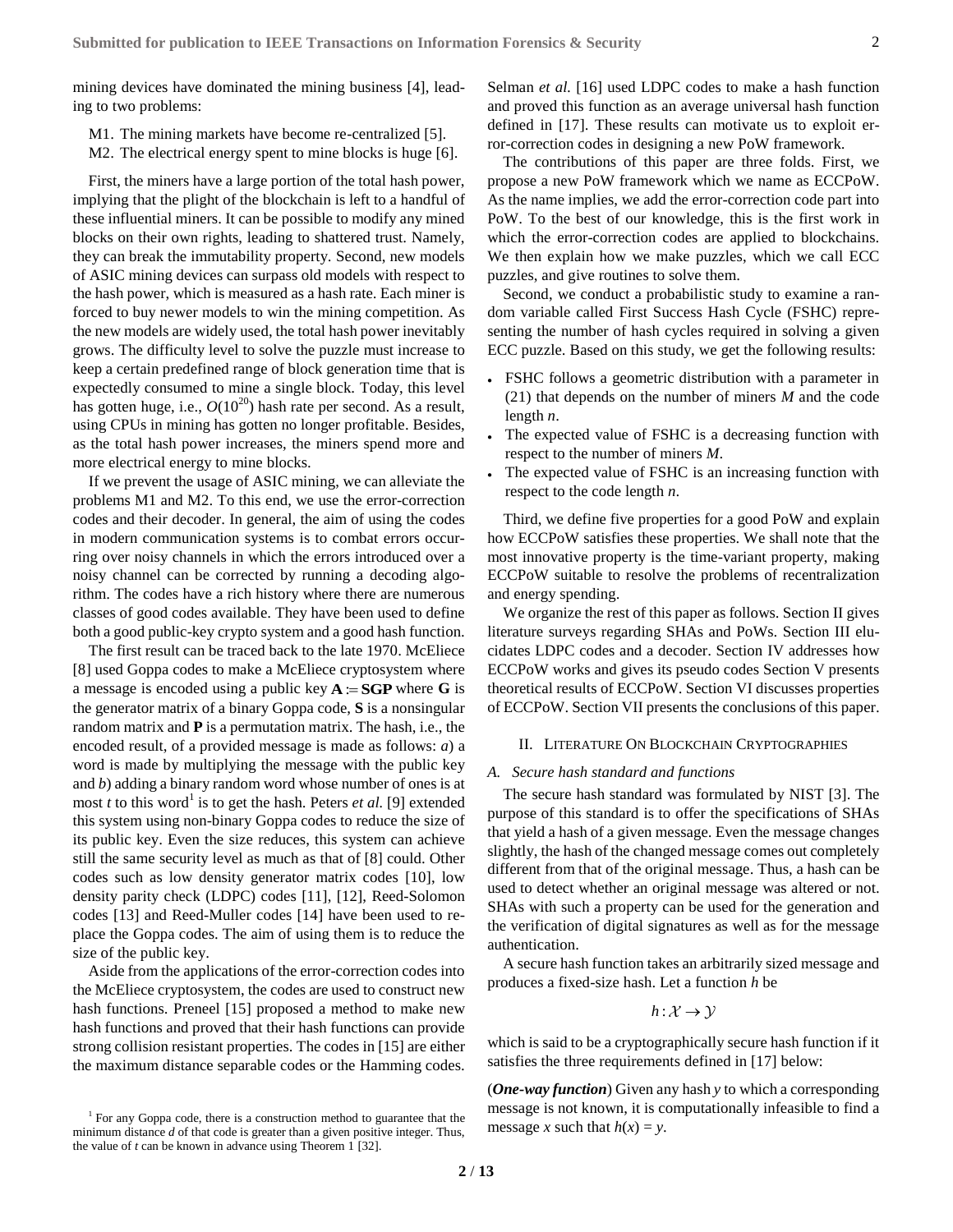| TABLE I. The routine of bitcoin                     |                                                                  |  |
|-----------------------------------------------------|------------------------------------------------------------------|--|
| Inputs: $S_0$ (block header except for nonce) and L |                                                                  |  |
| Step 1:                                             | for nonce = 0, 1, 2, $2^{32} - 1$                                |  |
| Step 2:                                             | $\mathbf{e} = \text{SHA256}(\mathcal{S}_0 \cup \{\text{none}\})$ |  |
| Step $3:$                                           | If <b>e</b> begins with $L$ zero bits, then go to Step 5.        |  |
| Step 4:                                             | end                                                              |  |
| Step $5:$                                           | Block generation & broadcast                                     |  |

(*Weak collision resistance*) Given an arbitrary message *x*, it is computationally infeasible to find any message *x*' which results in the same hash, i.e.,  $h(x) = h(x')$ .

(*Strong collision resistance*) It is computationally infeasible to find any two different messages *x* and *x'* which make the same hashes  $h(x) = h(x')$ .

NIST [\[3\]](#page-11-2) has proposed a family of SHAs including SHA1, SHA224, SHA256, SHA384, and SHA512. A message of any size less than  $2^{64}$  bits can be given as an input for SHA1, SHA224, and SHA256, while that of less than  $2^{128}$  bits for SHA384 and SHA512. The size of a hash ranges from 160 to 512 bits, depending on the algorithm.

# *B. PoW of Bitcoin*

In Table I, we define a puzzle in Bitcoin and give routines to solve this puzzle. In Step 2, a miner puts a given block header with a selected nonce to SHA256 and obtain a hash of 256-bits. In Step 3, this puzzle is declared to be solved if a hash is smaller than a specified target value, or in a simpler argument it begins with *L* zero bits, where the target value or the value of *L* is given as the difficulty level of the PoW puzzle. The miner repeats the routines from Step 2 to Step 3 by varying the nonce. However, there exists a chance in which the miner can fail to hit a good hash even though the whole range of nonces, i.e.,  $0 \sim 2^{32} - 1$ , is used. In such a case, the miner updates the block header, and repeats the routines from Step 2 and Step 3. There are two methods to update the block header. The first one is to update the timestamp field. The second one is to update the Merkle tree value by modifying the list of transactions being included in a block which the miner aims to construct.

#### <span id="page-2-1"></span>*C. PoW of Ethereum*

Ethash [\[18\]](#page-12-8) was created for the purpose of preventing the advent of ASIC mining devices in Ethereum. In Ethash, there is a memory structure called directed acyclic graph (DAG) where its data are randomly re-generated every 30,000 block.

Table II shows routines of Ethash. As we have shown in Step 2, the current block header with a nonce is taken by SHA3 to get a hash. This hash is taken by a predefined function to yield mix0 that is random. In Step 4, mix0 is used to determine which data from DAG are fetched. No one predicts which data shall be fetched from DAG because mix0 is random. The mixer takes both the fetched data and mix0 to get a random value in Step 5. In Step 6, mix0 is updated using the random value. The routines from Step 2 to Step 6 are repeated 63 times. Last, the decision is made using this final mix0, as we have shown in Step 8.

The ASIC resistant property in Ethash is originated from the fact that the operation time for the mixer is shorter than that of

| TABLE II. The routine of Ethash                          |                                                              |  |  |
|----------------------------------------------------------|--------------------------------------------------------------|--|--|
| Inputs: $S_0$ (block header except for nonce), L and DAG |                                                              |  |  |
| Step $1:$                                                | for nonce = 0, 1, 2, $2^{32} - 1$                            |  |  |
| Step $2$ :                                               | $mix0 = f(SHA3(S_0 \cup \{none\}))$                          |  |  |
| Step 3:                                                  | for $i = 1, 2, , 63$                                         |  |  |
| Step 4:                                                  | $data1 = Fetch(DAG, mix0)$                                   |  |  |
| Step $5$ :                                               | $tmp = Mixing(mix0, data1)$                                  |  |  |
| Step 6:                                                  | $mix0 = f (tmp)$                                             |  |  |
| Step 7:                                                  | end                                                          |  |  |
| Step 8:                                                  | If mix $\theta$ begins with L zero bits, then go to Step 10. |  |  |
| Step 9:                                                  | end                                                          |  |  |
| Step $10$ :                                              | Block generation & broadcast                                 |  |  |

where *f* is a predefined function. Details on *f* is given i[n \[18\].](#page-12-8)

the fetch operation. To be specific, let  $A_i$  be the time duration (TD) to conduct the mixing operation in which the subscript *i* denotes a chip to run this mixing operation. It is clear that the mixing operation TD based on an ASIC chip is significantly less than that based on any CPU chip because the clock speed of an ASIC chip is much faster than that of any CPU chip, i.e.,

$$
A_{\text{ASIC}} \ll A_{\text{CPU}}.
$$

Next, let  $B_i$  be the TD to conduct the fetch operation. Unlike to the mixing operation TD, this TD depends on the communications bandwidth between the memory and the cache of the CPU in which the fetched data from DAG are passed through. In other words, the fetch operation time is connected mainly to the bandwidth but not to the clock speed. The purpose to use ASIC chips is to increase the processing speed; is not for obtaining a higher communications bandwidth. The fetch operation TD for CPU and ASIC are thus similar, i.e.,

$$
\mathbf{B}_{\text{ASIC}} \approx \mathbf{B}_{\text{CPU}}.
$$

We consider the inner routines of Ethash, i.e., Step 4 and Step 5. The mixing operation is conducted after the fetching operation is done. This operation TD at Step 4 can be significantly reduced using ASIC chips; but the fetching operation TD at Step 5 is not reduced even if ASCI chips are used. As a result, there is a bottleneck between Step 4 and Step 5. This bottleneck has the ASIC resistant property enabled.

Recently, a programmatic PoW (ProgPoW), which is planning to be used to replace Ethash, has been proposed to further improve the ASIC resistant property. This improvement is done by changing parameters related to DAG randomly from block to block. Such modifications can make the fetch operation time increased. But, the development of ProgPoW is not completed and ProgPoW is not proven to be secure at the time of writing this manuscript.

# <span id="page-2-0"></span>*D. PoW of Dash*

**3** / **13**

X11 was proposed in 2014 by Duffield [\[19\].](#page-12-9) In Table III, we give routines of X11 which consists of hash functions below:

Blake, Bmw, Groestl, Jh, Keccak, Skein, Luffa, Cubehash, Shavite, Simd and Echo.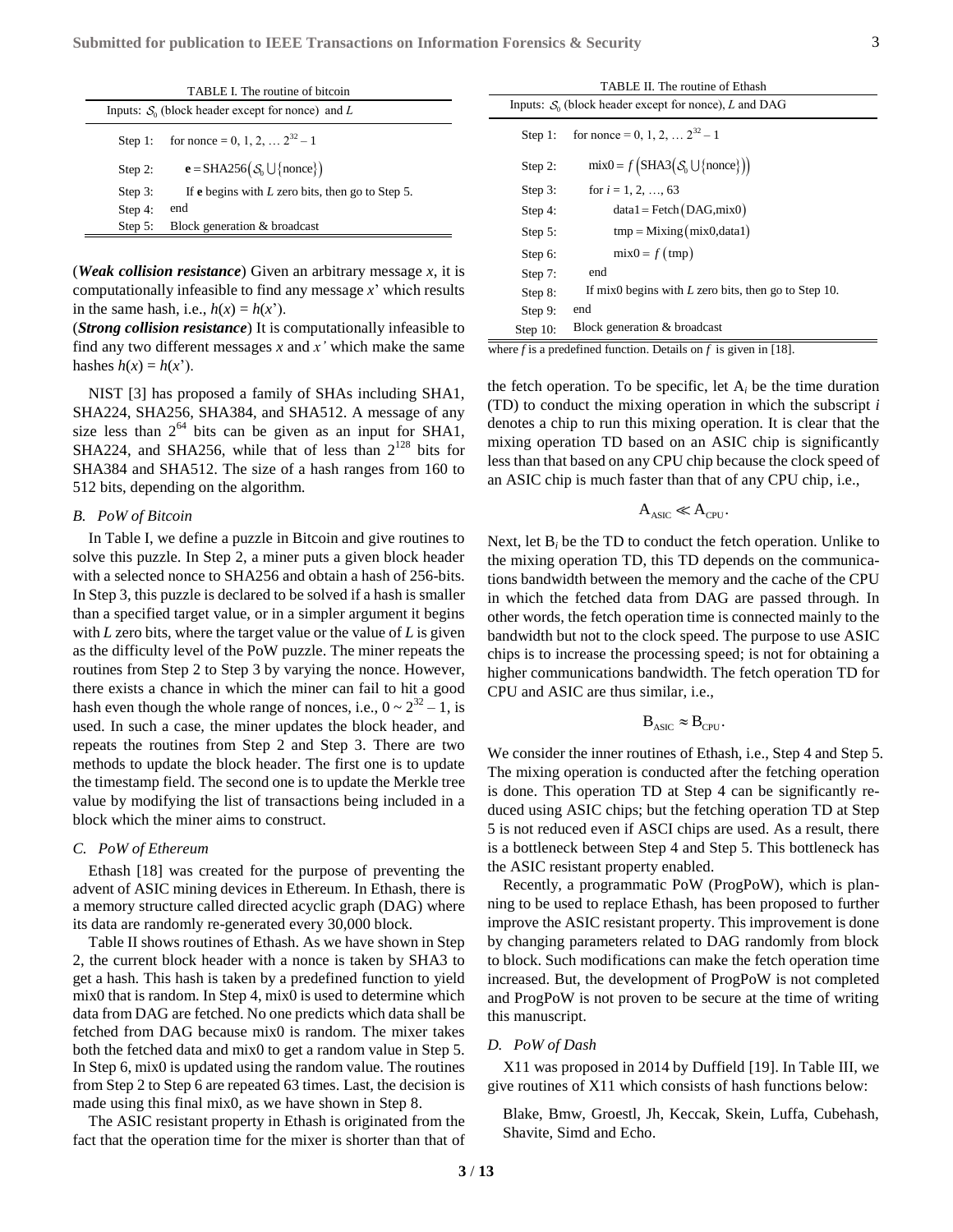| TABLE III. The routine of X11                       |                                                            |  |
|-----------------------------------------------------|------------------------------------------------------------|--|
| Inputs: $S_0$ (block header except for nonce) and L |                                                            |  |
| Step 1:                                             | for nonce = 0, 1, 2, $\ldots$ $2^{32} - 1$                 |  |
| Step $2$ :                                          | $e = \text{Blacke}(\mathcal{S}_0 \cup \{\text{none}\})$    |  |
| Step 3:                                             | $\mathbf{e} = \text{Bmw}(\mathbf{e})$                      |  |
|                                                     | .                                                          |  |
| Step $12$ :                                         | $e = Echo(e)$                                              |  |
| Step $13$ :                                         | If <b>e</b> begins with $L$ zero bits, then go to Step 15. |  |
| Step $14$ :                                         | end                                                        |  |
| Step 15:                                            | Block generation & broadcast                               |  |

Blake first takes a given set of the current the block header with a selected nonce to get its hash. Next, Bmw takes this hash as its input to yield a hash. The same procedures are repeated until Echo, the last hash function, yields its hash. The decision is made using this last hash, as we have shown in Step 13.

However, the order of using the 11 hash functions is always fixed. This fixed order makes the development of ASIC mining devices possible and in fact an easy task. The development of ASIC mining solution can be done when these hash functions are implemented in a single device. Logic gates to sequentially connect the hash functions can be implemented. The first ASIC mining device targeting X11 was developed in 2016.

The idea behind X11 has been extended to other PoWs such as X13, X15, and X17. As the names suggest, they consists of 13, 15, and 17 hash functions, respectively. To date, there a set of ASIC mining devices for both X13 and X15 while there is no ASIC mining device yet for X17.

## <span id="page-3-1"></span>*E. PoW of Raven*

In 2018, a new extension of X11 was proposed in [\[20\].](#page-12-10) This is called X16r. It uses multiple hash functions given in Table IV to get the last hash like to other extensions of X11 that we have discussed in Section [II](#page-1-2) [D.](#page-2-0) But, unlike the others, the sequence of the hash functions in X16r can be made to vary from block to block. This variation seems to be a role for preventing the advent of ASIC mining devices for X16r.

We provide an example to address how X16r operates. The sequence X16r is determined upon the last 16 bytes of a previous hash. Let this previous hash be

#### 0x0000...04def2c3eff6da11542ffcdabce.

The last 16 bytes are 6da11542ffcdabce. Then, the sequence is decided on the basis of Table IV below:

Luffa → Shabal → Echo → Bmw → Bmw → Skein → Keccak  $\rightarrow$  Groestl  $\rightarrow$  Sha512  $\rightarrow$  Sha512  $\rightarrow$  Fugue  $\rightarrow$  Shabal  $\rightarrow$  Echo  $\rightarrow$  Hamsi  $\rightarrow$  Fugue  $\rightarrow$  Whirlpool.

A miner puts a given set of the block header with a selected nonce through Luffa to yield a hash. Shabal takes this hash as its input to yield its hash. This routine is repeated until the last hash is yielded. In the above example, the last hash is obtained through Whirlpool.

At the time of writing this manuscript, it seems, no one has officially succeeded in implementing ASIC mining devices for X16r, i.e., there is no announced commercial product. However,

TABLE IV. The map for X16r

| Value          | Hash       | Value | Hash      |
|----------------|------------|-------|-----------|
|                | Blake      |       | Shavite   |
|                | <b>Bmw</b> | Q     | Simd      |
| $\mathfrak{D}$ | Groestl    | a     | Echo      |
| 3              | Jh         |       | Hamsi     |
|                | Keccak     | c     | Fuque     |
|                | Skein      | d     | Shabal    |
| 6              | Luffa      | e     | Whirlpool |
|                | Cubehash   |       | Sha512    |

Black and Weight, the developers of X16r, in [\[20\]](#page-12-10) stated that reordering the sequence cannot make the development of ASIC mining devices impossible. Recently, in [\[33\]](#page-12-11) at Nov., 2019, Whitefire990 reported a simulation result which indicates the probability of *k* time-repetition, such that the same hash function is used at least 5 times consecutively when  $k$  is 5, exponentially decreases in *k*. Insisted further is that *k* greater than 5 can be ignored in designing of ASIC mining devices. As such, what claimed there is that the ASIC-resistant property of Raven can be broken by the said ASIC designing method. It shall be noted, however, that all these claims provided in [\[33\]](#page-12-11) have not yet been carefully verified through a peer-review system.

#### *F. Short summary from C to E*

From the subsection [II.C](#page-2-1) to [II.E,](#page-3-1) we have reviewed the existing ASIC-resistant PoWs categorized as follows:

- a. The usage of intentional memory access.
- b. The usage of multiple hash functions.

Ethash and ProgPoW can belong to the first class while X11 and its variants such as X13, X15, X17 and X16r can belong to the second class. The basic idea of the first class is to use the bottleneck intentionally caused by randomly fetching data from a memory. The basic idea of the second one is to use the multiple hash functions, which can make the development costs of ASIC mining devices expensive.

At the time of writing this manuscript, ASIC mining devices for Ethash, X11, X13 and X15 are available. The development of ProgPoW is not yet available. X17 and X16r can be resistant to ASIC mining devices. But, as the ASIC-resistant property of the PoWs such as X11, X13 and X15 are broken, that of X17 can be cracked in the near future when the hardware development technology is improved. As mentioned in the subsection [II.E,](#page-3-1) there is a claim that the anti-ASIC property of X16r could be broken; but to date no commercial ASIC mining device has been announced.

## III. Literature Surveys on LDPC

<span id="page-3-0"></span>An LDPC decoder plays an important role in ECCPoW. That is, the decoder is utilized to generate an unpredictable random output that can be later on used to give a proof whether a puzzle is solved or not. We prepare this section to give a quick summary regarding the LDPC codes and their decoders.

In 1963, LDPC codes were proposed by Gallager in his thesis [\[7\].](#page-11-10) But, the codes received no attention back then because computers were not sufficiently fast enough to check the per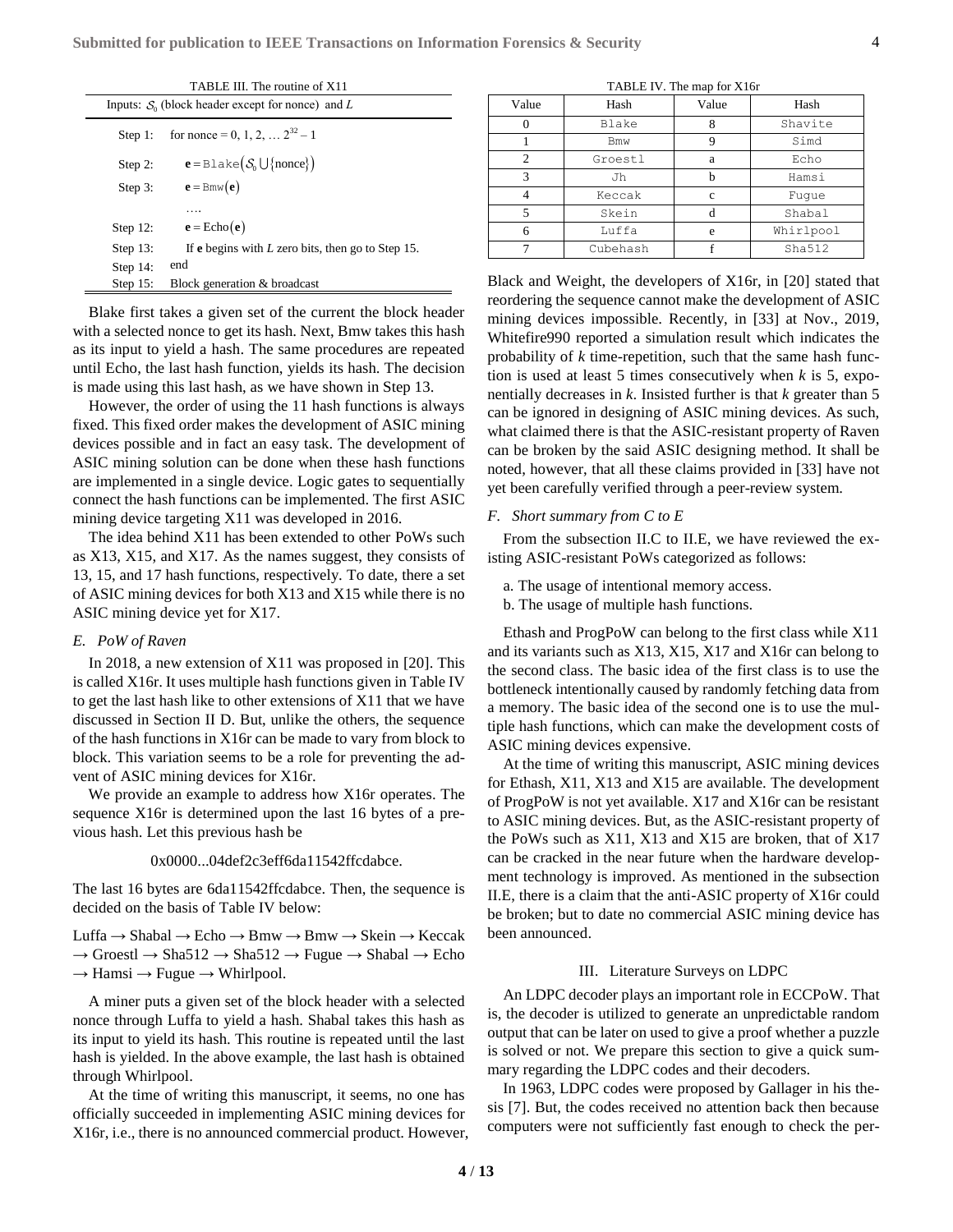formance of a decoder. Mackay and Neal [\[22\]](#page-12-12) reported in 1997 that the codes could achieve the Shannon limit [\[21\]](#page-12-13) closely with a message passing decoder that uses a kind of belief propagation algorithms. Since then, numerous studies on the codes have been made. They are categorized as follows: *i*) constructing the codes to approach the Shannon limit [\[21\]](#page-12-13) and *ii*) implementing the fast decoders based on either ASIC [\[23\]–](#page-12-14)[\[26\]](#page-12-15) or field programmable gate array (FPGA) [\[27\]–](#page-12-16)[\[28\]](#page-12-17) to support real-time decoding purpose.

## *A. LDPC codes*

LDPC codes can be generalized to a non-binary alphabet for improving its error-correction capability. But, for the purpose of using these codes in ECCPoW to provide a new time-varying anti-ASIC PoW system, it hence is suffice to consider the binary alphabet version only.

An (*n*, *k*) LDPC code is a linear code constructed by supplementing each message **m** of size *k* with parity bits to get a codeword of size *n*. This code is often defined with respect to a parity check matrix **H** of size  $m \times n$  such that each element is binary either zero or one and the number of ones is very small, where *m* is the number of parity bits, i.e.,  $m = n - k$ .

For a given parity check matrix **H**, its corresponding LDPC code can be either *regular* or *irregular*. If **H** contains a constant number  $w_c$ , called the column degree, of ones in each column and a constant number  $w_r$ , called the row degree, of 1s in each row, the code is called *regular*. For a given *regular* LDPC code, the parameters such as  $n$ ,  $k$ ,  $w_c$ , and  $w_r$  satisfy the following:

$$
nw_c = (n-k)w_r = mw_r.
$$
 (1)

If **H** contains a different number of 1s in both each column and each row, the code is called *irregular*. In the perspective of the error-correction capability, irregular codes are better than regular codes. To serve our purpose of anti-ASIC PoW mechanism, we aim to consider the *regular* LDPC codes because

- *i.* it is much easier to implement a decoder of regular LDPC codes and
- *ii.* the aim of using this decoder is not to correct errors but to yield an unpredictable random output.

A bipartite graph is often used to represent an LDPC code, as we have shown in Fig. 1. The lower and upper nodes are called the variable nodes and the check nodes, respectively. Each edge shows the adjacency of the  $i<sup>th</sup>$  variable node and the  $j<sup>th</sup>$  check node and corresponds to a nonzero  $(i, j)$ <sup>th</sup> element in **H**.

For a given LDPC code, its error-correction capability relies on the minimum (Hamming) distance *d*. This distance is given by solving an optimization problem in which we consider any pair of  $2^k - 1$  different codewords below:

$$
d = \min_{\mathbf{u} \in \left\{ \mathbf{c}_1, \mathbf{c}_2, \cdots, \mathbf{c}_{2^k} \right\} \setminus \mathbf{0}_n} \quad \|\mathbf{u}\|_{h}
$$
 (2)

which is NP-complete, where  $\|\mathbf{x}\|_{n}$  is the number of 1s in **x**.

Thus far, studies on the computation of a good approximation to minimum distance for a given fixed **H** with reasonable size have been reported futile and as such it has remained as an open problem. Keha and Duma[n \[29\]](#page-12-18) proposed a branch and cut algorithm to obtain the minimum distance of LDPC codes. But, this algorithm requires a large amount of time and memory; it is thus only useful if *n* is small. Then, Hashemi and Banihashemi [\[30\]](#page-12-19) proposed a method to find lower and upper bounds of the minimum distance of LDPC codes and obtained both of the bounds even when  $n > 64,000$ .

For regular LDPC codes with a particular pair of  $w_c$  and  $w_r$ , upper and lower bounds for a relative minimum distance which is the ratio of the minimum distance *d* to the code length *n*, are given i[n \[31\]](#page-12-20) an[d \[7\],](#page-11-10) respectively. We use them for our purpose in this paper in Section [IV.](#page-5-0) Once the minimum distance is given, the number of correctable errors can be computed as follows:

**Theorem 1 [\[32\]](#page-12-5)**: Let a linear code be defined as a given parity check matrix **H** which has the minimum distance *d*. Then, the number of correctable errors is

$$
t = \lfloor (d-1)/2 \rfloor \tag{3}
$$

where  $\lfloor x \rfloor$  denotes the integer part of *x*.

We explain how to encode a message **m** for a given **H** of size  $m \times n$ . To this end, we build a generator matrix **G** of size  $n \times k$ whose column space is orthogonal to the row space of **H** below:

Step 1: Conduct the Gaussian elimination to rewrite **H** as follows:

$$
\mathbf{H} = \left[ \begin{matrix} \mathbf{A}^T & \mathbf{I}_{n-k} \end{matrix} \right]
$$

where  $\mathbf{I}_{n-k}$  is the identity matrix of size  $(n-k) \times (n-k)$ . Step 2: Form **G** of size  $n \times k$  as follows:

$$
\mathbf{G} = \begin{bmatrix} \mathbf{I}_k \\ \mathbf{A} \end{bmatrix}.
$$

It is noted that  $\mathbf{H}\mathbf{G} = \mathbf{0}_{n-k,k}$  where  $\mathbf{0}_{n-k,k}$  is the zero matrix of size  $(n-k) \times k$ . Note again  $m = n - k$ . The message **m** is encoded to produce a codeword **c** of size  $n \times 1$  via **c** = **Gm**. Then, because of the definition of **G**, it is always seen that the result of multiplying **H** with **c** is the zero vector of size *m*, i.e.,

$$
\mathbf{Hc} = \mathbf{HGm} = \mathbf{0}_m.
$$

A decoder takes both the parity check matrix **H** and the corrupted word **r**, which is  $\mathbf{r} = \mathbf{c} + \mathbf{e}$ , where **e** is an error pattern. The decoder runs a message-passing algorithm [\[32\]](#page-12-5) shown to be the standard decoding algorithm to remove **e**.

The principle behind the message-passing algorithm is to iteratively propagate probabilistic information among the variable and check nodes. The iterations are terminated if either the number of iterations exceeds a given number or an output is a codeword. Detailed explanations on how this algorithm operates are provided in [\[32\],](#page-12-5) i.e., Algorithm 5.1 on page 220. The algorithm takes parameters such as  $H$ ,  $r$ , maxIter, and  $\varepsilon$ , where maxIter is the number of maximum iterations, and *ε* is the cross error probability that is used to determine the initial value of the algorithm.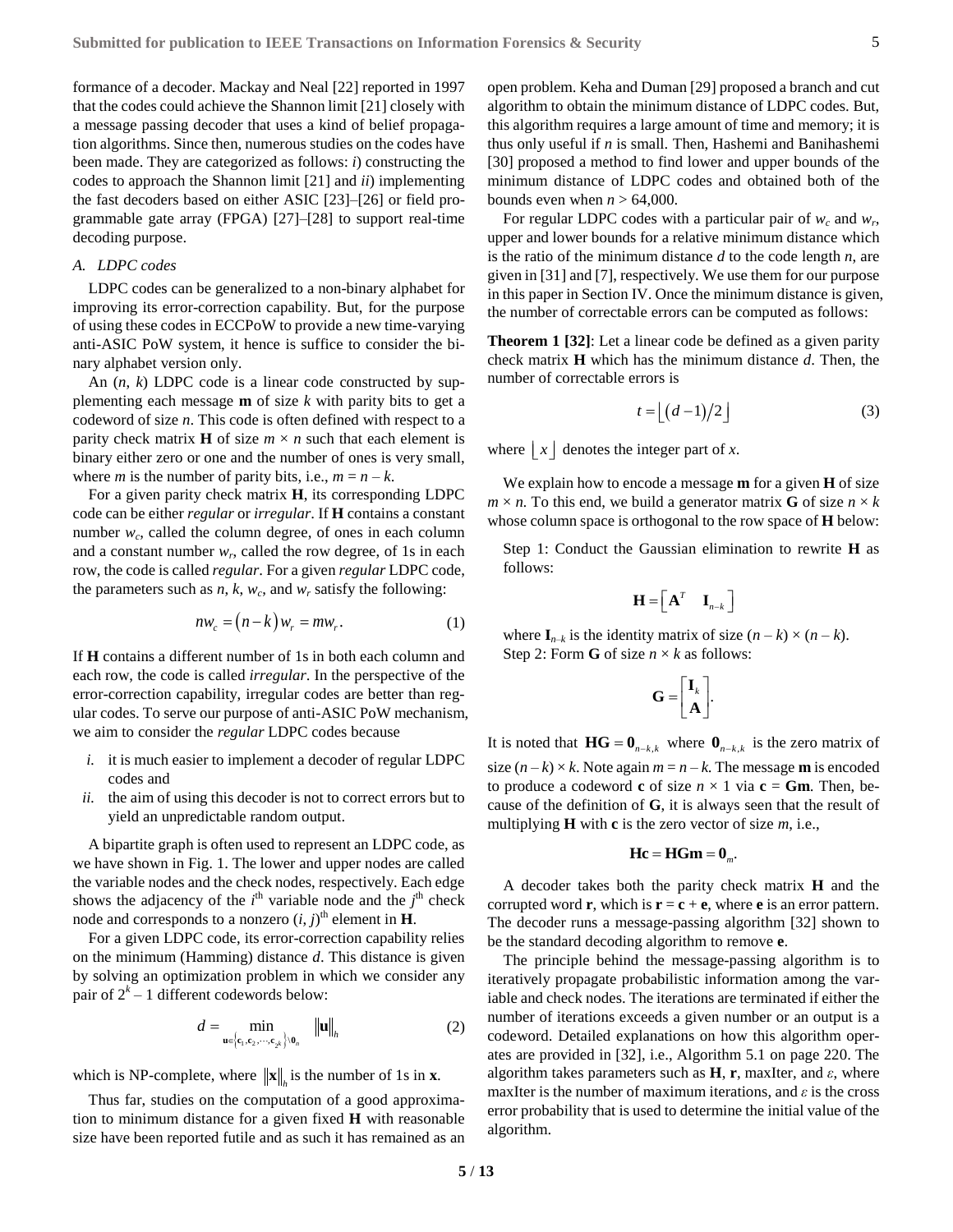The error-correction performance of the algorithm depends on both maxIter and the crossover error probability. If maxIter is small, the algorithm fails to obtain a converged solution. If it is large, the algorithm may take a considerably long computational time to obtain its solution. In the literature, maxIter is set from 10 to 20 in general. Next, the crossover error probability is set if the transition probability of a binary symmetric channel is either given or estimated. If this is improperly set, the decoding performance is degraded, leading to the poor error-correction capability. For the purpose in correcting errors, this parameter must be carefully considered.

The aim of using the decoder in ECCPoW, please make note of the fact that, is not to correct errors. Thus, there is no need to set maxIter and *ε* strictly. One condition that we shall aim to satisfy is that all the miners in ECCPoW system have to use the same values for these parameters. This condition can be easily satisfied by letting them to be published fixed constants in the proposed implemented program. As the miners verify a newly published block before accepting it, there is no benefit not to follow and use different ones for these published parameters. That is, any proof obtained from arbitrary parameters other than the published ones must be rejected.

We will give details on how to construct the other parameters, such as **H** and **r**, in Section [IV.](#page-5-0)

## <span id="page-5-1"></span>*B. FPGA and ASIC Implementation*

LDPC decoders based on ASIC, a.k.a. ASIC-LDPC decoders are implemented to achieve low power consumption and fast processing. In the decoders, the check and variable nodes have to be physically connected using logical gates for a given parity check matrix. Fixed connections are to imply limited flexibility on the designs on the ASIC-LDPC decoders, making them only to support either a set of pre-defined parity check matrices or structured parity check matrices. We give our surveys related to existing ASIC-LDPC decoders as follows.

First, the ASIC-LDPC decoder in [\[23\]](#page-12-14) supports quasi-cyclic parity check matrices decomposed into cyclic-shifted identity and zero matrices. These matrices have the same structure that is used in implementing the decoder. Second, the ASIC-LDPC decoder in [\[24\]](#page-12-21) supports the parity check matrices included in the IEEE 802.16e system. These matrices are fixed; not change. Third, in [\[25\],](#page-12-22) Hanzo *et al.*, reviewed the state-of-the-art of ASIC-LDPC decoders and stated that these decoders must take a bank of hardware to support many random parity check matrices. Namely, additional components such as memories, controllers and switchable interconnections are required, resulting in that these components occupy the most chip area in the decoders. They supported their statement by providing an example of [\[26\]](#page-12-15) in which the ASIC-LDPC decoder supports about 100 parity check matrices, but its additional components occupy 75% of the total area of the decoder. This shows that there are no practical implementations on ASIC-LDPC decoders to support an infinite number of random parity check matrices.

There are FPGA-LDPC decoders that are the LDPC decoders implemented on FPGA chips. FPGA-LDPC decoders consume more power rather than ASIC-LPDC decoders do. But, it is much easier to reprogram the FPGA-LDPC decoders, which implies that they can achieve the more flexibility on the designs compared to ASIC-LDCP decoders. The FPGA-LDPC decoder in [\[27\]](#page-12-16) supports parity check matrices up to  $n = 65,000$ . But, it is required to load a parity check matrix onto this decoder when it has to be changed, requiring additional time. I[n \[28\],](#page-12-17) Hanzo et al., stated that FPGA-LDPC decoders require additional routing and processing devices to support many parity check matrices. But, as they pointed, the use of these additional devices can lead to complex designs, increasing the cost of the decoders.

#### IV. ERROR-CORRECTION CODES PROOF OF WORK

<span id="page-5-0"></span>In this section, we give details on ECCPoW. For simplicity, we organize this section into four subsections. In the first subsection, we list fields belonging to a block header of ECCPoW and provide their simple explanations. In the second subsection, we illustrate an overall structure of ECCPoW and its explanations. In the third subsection, we explain how we construct two inputs that appear as we use a decoder of error-correction codes. In the last subsection, we give the definition of an ECC puzzle generation function and present how to define an ECC puzzle using this ECC function. We end the last subsection by giving routines for solving this ECC puzzle.

# *A. Block header in ECCPoW*

The block header of ECCPoW is defined to be a data structure that has eight fields such as timestamp, Merkle tree value, previous hash value, nonce, version, code length, row degree and column degree.

We use the fields such as version, timestamp, previous hash value, Merkle tree value and nonce to achieve in the purpose of guaranteeing the immutability property similar to Bitcoin.

We use the remains such as the code length, the row degree and the column degree to assign the size of hash vector and parity check matrix (PCM), which appears due to the usage of a decoder of a family of LDPC codes. As we will show in Section [V,](#page-8-0) we change the difficulty level of a puzzle by varying the code length if the column degree and the row degree are fixed.

#### *B. Overall structure of ECCPoW*

Fig. 1 is prepared to present an overall structure of ECCPoW. This structure consists of three parts such as *i*) the hash vector generation (HVG) part, *ii*) the LDPC decoder part and *iii*) the decision part. We explain each part as follows.

In the HVG part, we randomly generate a hash vector of size *n* using a series of SHA256s taking the CBH with a given nonce generated by the nonce generator. The details how to generate this hash vector from the knowledge of the CBH will be given in the subsection [IV.C.](#page-6-0)

In the LDPC decoder part, there is a decoder from a family of LDPC codes. This decoder takes the above hash vector and runs the message-passing algorithm [\[32\]](#page-12-5) to yield a binary word **c**. It is noted that this decoder takes a parity check matrix (PCM) **H** determining the relation between an input and its corresponding output. The details how to construct this PCM will be given in the subsectio[n IV.C.](#page-6-0)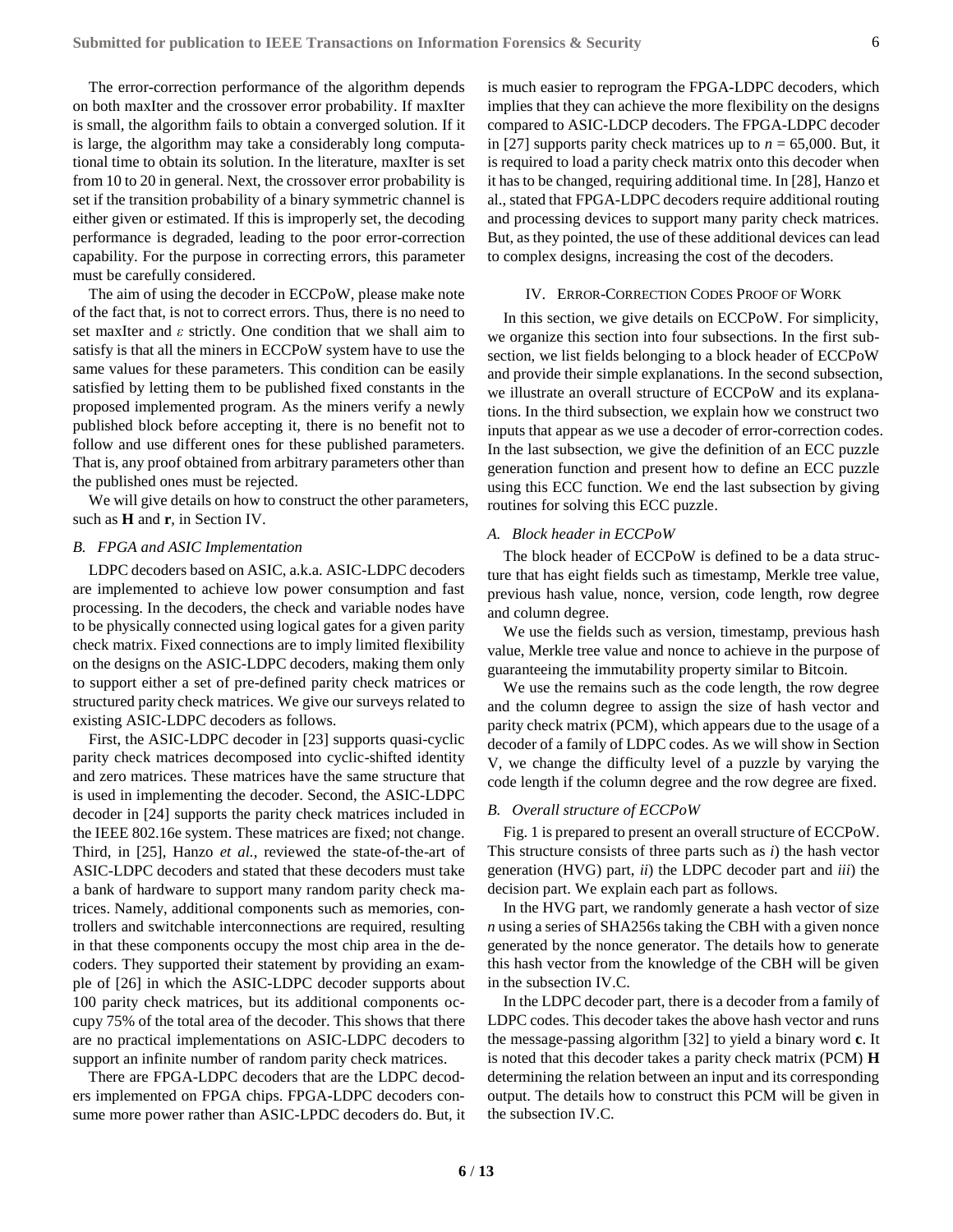

Last, in the decision part, the decision is made on the basis of the output provided by the decoder, as we have shown in Fig. 1.

## <span id="page-6-0"></span>*C. Construction of hash vector and parity check matrix in ECCPoW*

First, we provide the definition of hash vector **r** and give how we construct this hash vector using the current block header.

**Definition 1** – *Hash Vector*: A hash vector **r**, which is a vector of concatenating outputs of SHA256s, of size *n* is defined to be:

$$
\mathbf{r} := \begin{cases} \mathbf{s}_1[1:n] & \text{if } n \leq 256\\ \begin{bmatrix} \mathbf{s}_1 & \cdots & \mathbf{s}_l & \mathbf{s}_{l+1}[1:j] \end{bmatrix} & \text{if } n > 256 \end{cases} (4)
$$

where  $l = \lfloor n/256 \rfloor$ ,  $j = n - 256 \times l$ ,

$$
s_1 := SHA256(CBH) \in \{0,1\}^{256}
$$
 (5)

and

$$
\mathbf{s}_{u} := \text{SHA256}(\mathbf{s}_{1}) \in \{0, 1\}^{256} \tag{6}
$$

where  $u = 2, 3, ..., l + 1$  and CBH is the current block header.

The current block header represented to be CBH in (5) is the on-chain information that is stored in the Internet. Anyone thus can access this on-chain information, leading to that anyone can make the same hash vector that a miner made during his mining competition work.

Second, we give a construction method of PCM for a given previous hash. This construction method has to be designed to satisfy two conditions:

<span id="page-6-1"></span>C1. Any verifier can reconstruct the PCM using on-chain

information that the miner has used.

<span id="page-6-2"></span>C2. Formation of a PCM can vary from block to block.

First, suppose that [C1](#page-6-1) is not met. One choice a miner can opt out is to include a constructed PCM in a block for making any verifier to check the validity of this block. This may result in, under the condition that the block size is fixed, reducing the number of transactions stored in the block. Second, suppos[e C2](#page-6-2) is not met. We then remind the literature survey given in Section III. This survey is to indicate that developing ASIC-LDPC decoders for supporting a single PCM can be possible. Thus, if C2 is not satisfy, there is a possibility to develop ASIC mining devices. Thus, [C1](#page-6-1) and [C2](#page-6-2) must be satisfied simultaneously.

Now, we begin to explain the proposed construction method that can satisfy C1 and C2. First, we let you know that the PCM parameters such as the code length  $n$ , the row degree  $w_r$  and the column degree  $w_c$  are essentially required to construct a PCM **H**. More concretely, if they are provided, we can assign the value of *m*, the number of rows of **H** in (1). These parameters are included in the block header, as we have stated in the second paragraph in this section.

The proposed method is based on the method of Gallage[r \[7\].](#page-11-10) This aims to construct **H** that can be decomposed into a set of sub-matrices of size  $w_c \times n$  as follows:

$$
\mathbf{H} = \begin{bmatrix} \mathbf{A} \\ \pi_1(\mathbf{A}) \\ \vdots \\ \pi_{w_c-1}(\mathbf{A}) \end{bmatrix} \in \{0,1\}^{\frac{mv_c}{w_r} \times n} \tag{7}
$$

where  $\pi_i(A)$  is the *i*<sup>th</sup> submatrix constructed by random per-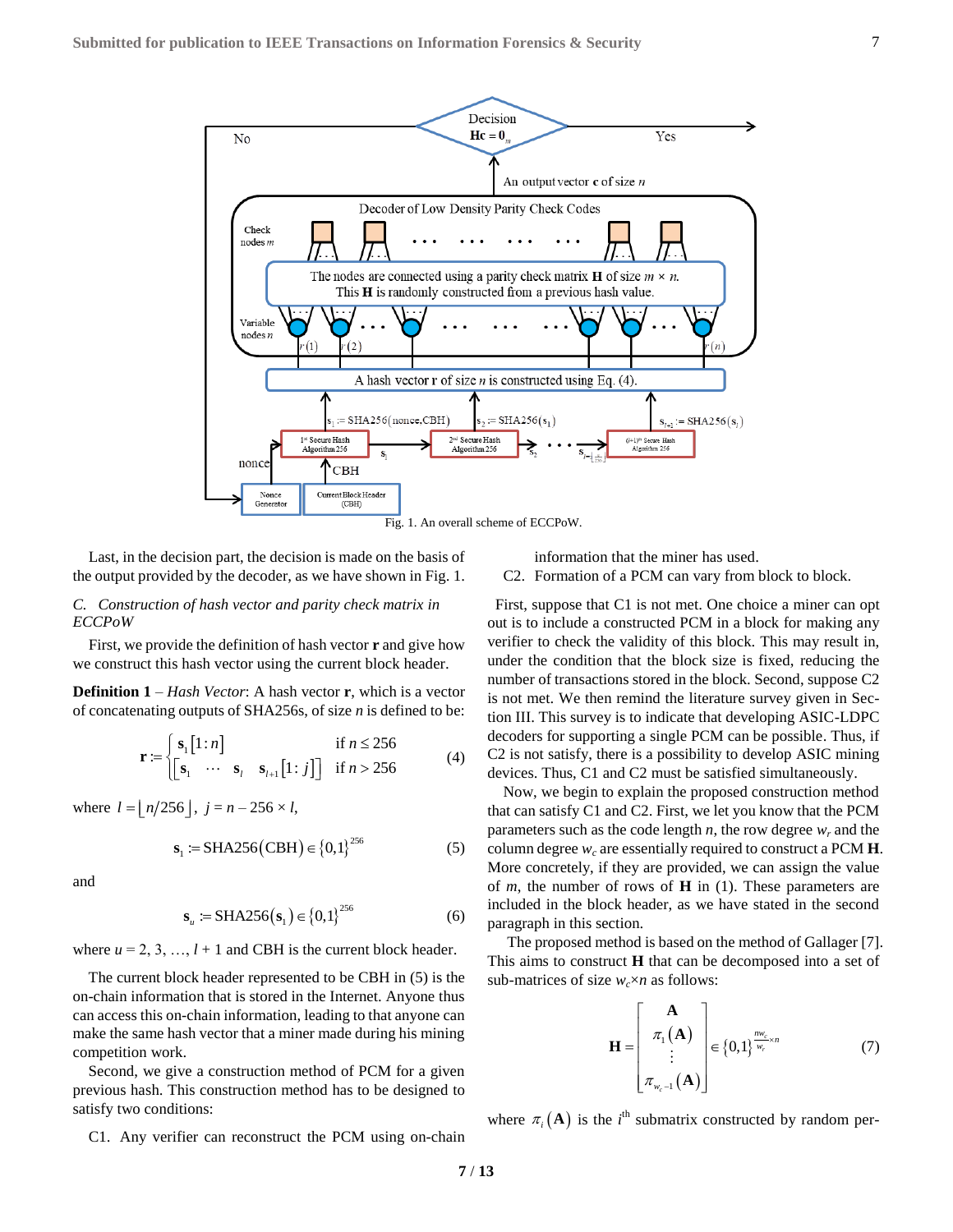mutation of the columns of **A**,  $\pi$ <sub>*i*</sub> is the *i*<sup>th</sup> permutation order, and

$$
\mathbf{A} := \begin{bmatrix} \mathbf{1}_{w_r} & & \\ & \ddots & \\ & & \mathbf{1}_{w_r} \end{bmatrix} \in \{0,1\}^{w_c \times n}
$$

whose the *i*<sup>th</sup> row has  $w_c$  1s in a row from  $(i - 1) \times w_r$  to  $i \times w_r$  and

$$
\mathbf{1}_{w_r} := \begin{bmatrix} 1 & 1 & \cdots & 1 \end{bmatrix} \in \mathbf{1}^{1 \times w_r}.
$$

Let  $w_c$ ,  $w_r$  and *n* are fixed. Different PCM can be constructed by varying the permutation orders, leading to the serial creation of different PCMs. To come up with different random permutation from block to block, we use a previous hash. Namely, we let PBHV be assumed to be an array of 32 bytes to represent the given previous hash. We generate an initial seed value *S* below<br> $S \coloneqq \text{PBHV}[0] + \text{PBHV}[1] + \cdots + \text{PBHV}[31]$  (8)

$$
S := \text{PBHV}[0] + \text{PBHV}[1] + \dots + \text{PBHV}[31] \tag{8}
$$

where PBHV[*i*] is the *i*<sup>th</sup> element of PBHV. The first permutation order is generated using a seed value *S*. The *i*<sup>th</sup> permutation order is then generated using  $S - i + 1$ . The pseudo code of this construction method of PCM is given in Table VI.

We explain how the pseudo code given in Table VI can satisfy the conditions [C1](#page-6-1) and [C2](#page-6-2) mentioned earlier. In Step 4, the  $i<sup>th</sup>$  permutation order is constructed using  $S - 1 + i$ . Any verifier can get the same value *S* without any communications because PBHVs are on-chain information and thus available within the chain. Thus, the verifiers can easily reconstruct what the miner has constructed in the past, which confirms that the proposed method satisfies [C1.](#page-6-1) Second, PBHVs are hashes and thus possess the characteristics of random numbers; i.e., the initial seed value is a random number. All of the permutation orders are provided using the initial seed value. Thus, the orders vary from block to block, which confirms that the proposed method satisfies [C2](#page-6-2) as well.

# *D. Construction of ECC puzzle generation functions and ECC puzzles*

Let the current block header (CBH) except nonce be given. We define an ECC puzzle generation function by concatenating the HVG part and the decoder part.

**Definition 3** – *ECC puzzle generation function*: Let the current block header (CBH) except nonce be given. For this given CBH, an ECC puzzle generation function (ECCPGF) is defined to be a composite function as follows:

$$
h_{\text{CBH}}: \{\text{none}\} \mapsto \mathbf{c} \in \{0,1\}^{n \times 1}
$$
 (9)

where **c** is the output of a decoder defined in Definition 4.

**Definition 4** – *Decoder*: A decoder takes both the hash vector **r** in (4) and the PCM **H** in (7) as its inputs and runs the message passing algorithm given i[n \[32\]](#page-12-5) to yield a vector **c** of size *n*:

$$
\mathcal{D}_{MP}: \{\mathbf{r}, \mathbf{H}\} \mapsto \mathbf{c} \in \{0, 1\}^{n \times 1}.
$$
 (10)

| TABLE V. The pseudo codes for ECCPoW |                                                                             |  |  |
|--------------------------------------|-----------------------------------------------------------------------------|--|--|
| Inputs: CBH and PCM H                |                                                                             |  |  |
| Step $1$ :                           | A nonce is uniformly chosen from [0, $2^{32} - 1$ ]                         |  |  |
| Step 2:                              | Construct a HV $\bf{r}$ using (4) with a chosen nonce and the given<br>CBH. |  |  |
| Step $3:$                            | Obtain a vector $\bf{c}$ using (10) with the given PCM <b>H</b> .           |  |  |
| Step 4:                              | If the constraint in $(11)$ is satisfied, then go to Step 5.                |  |  |
| Step $5$ :                           | Block generation & broadcast                                                |  |  |
|                                      | TABLE VI. The pseudo codes to construct PCM                                 |  |  |

| <b>TADLE VI.</b> The pseudo codes to construct I Civil |                                                                                 |  |
|--------------------------------------------------------|---------------------------------------------------------------------------------|--|
| Inputs: $n$ , $w_c$ , $w_r$ and BHV                    |                                                                                 |  |
| Output: H                                              |                                                                                 |  |
| Step $1$ :                                             | Construct S using $(8)$ .                                                       |  |
|                                                        | Step 2: Construct <b>A</b> by following the statements below (7) and $H = A$ .  |  |
| Step $3:$                                              | for $i = 2$ to $w_c - 1$                                                        |  |
| Step $4$ :                                             | Construct $\pi_i$ with the seed value $S - i + 1$ .                             |  |
| Step $5$ :                                             | $\mathbf{H} = \begin{bmatrix} \mathbf{H} & \pi_i(\mathbf{A})^T \end{bmatrix}$ . |  |
| Step 6:                                                | end                                                                             |  |
|                                                        | Step 7: $\mathbf{H} = \mathbf{H}^T$ .                                           |  |

When the CBH with a selected nonce is given, we can make a hash vector **r** according to (4). Using the previous hash value included in the CBH, we can make a PCM **H** as well. The decoder then takes both of them to yield the binary word, as we have shown in (10). This binary word is the output of ECCPGF, as we have shown in (9)

A mapping rule in the LDPC decoder depends on the form of **H**. As we have discussed in the subsection [IV.C,](#page-6-0) we can choose to vary **H** from block to block. As blocks are mined endlessly, infinitely many PCMs can be made. Thus, as we have mentioned in the subsectio[n III.B,](#page-5-1) this can deter the development of an ASIC-LDPC decoder. Making ASIC chips to function as an ECCPGF becomes extremely difficult, if not impossible. Thus, we use this ECCPGF to define an ECC puzzle as follows.

**Definition 5** – *ECC Puzzle*: An ECC puzzle constructed using a given ECCPGF defined in (9) is defined to be

> find *nonce* subject to  $\mathbf{H} h_{CBH}$  (*nonce*) =  $\mathbf{0}_m$ . (11)

Namely, this puzzle is a problem where we aim to find a nonce satisfying the constraint given in (11).

We shall note that this puzzle can be time-variant from block to block and resistant to ASIC chips. We will provide details in Sectio[n VI.](#page-10-0)

Last, we provide codes to solve a puzzle in Table V. In Step 1, a nonce is selected from 0 to  $2^{32} - 1$ . We construct a hash vector **r** using (4), as we have shown in Step 2. In Step 3, we execute the decoder to give an output by taking both **r** and **H**. The decision is done using this output in Step 4. If the output is not a codeword, we repeat the routines from Step 1 to Step 4. Similar to Bitcoin, there is a case in which we cannot find the solution even we consider the whole nonces. In such a case, we modify the fields such as timestamp and Merkle tree value of the current block header. This modification can lead to the variation of the hash vector (4). We then repeat the whole routines with this modified block header.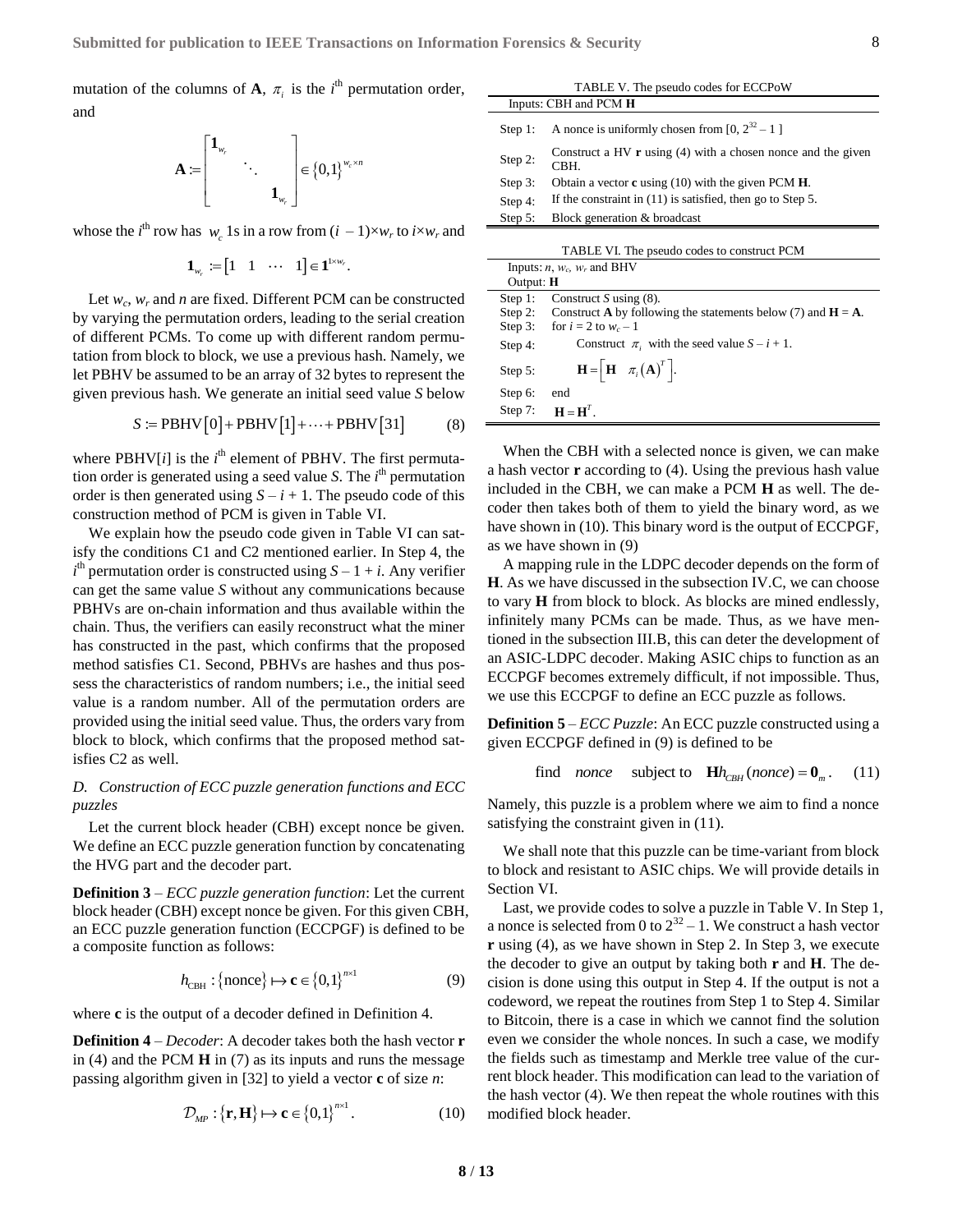# <span id="page-8-0"></span>V. ANALYSIS ON ERROR-CORRECTION CODES PROOF OF WORK

To solve an ECC puzzle, we repeat the routines from Step 1 to Step 4 many times until finding a nonce that satisfies the constraint in (11). A simple question such that what is the number of trials for finding this nonce naturally arises. To this end, we conduct a probabilistic study for giving answers to the following three questions:

- Q1. What is the number of hash cycles needed to solve a given puzzle?
- Q2. Which are the parameters which affect the number of hash cycles needed?
- Q3. How does the number of miners affect the number of hash cycles needed?

We define the hash cycle, the success event, and the mining game, respectively.

**Definition 6** – *Hash Cycle*: The single execution of the whole routines from Step 1 to Step 4 given in Table V is defined to be single hash cycle.

**Definition 7** – *Success Event*: A success event occurs if a nonce such that the decoder defined in (10) can return a codeword is found, i.e., the constraint in (11) is satisfied.

**Definition 8** – *Mining Game*: Let both a PCM **H** of size  $m \times n$ and a CBH except for nonce be given. There are *M* miners, and each use a single computer with the same computing capacity. A mining game (MG)

$$
MG\{H, CBH, M, p\} \tag{12}
$$

is defined that the miners compete with each other in a race to hit the success event first. We let *p* be the decoding success (DS) probability of the decoder for this given PCM **H**, i.e.,

$$
p := \Pr\{\mathbf{r} : \mathbf{H}\mathbf{c} = \mathbf{0}_m\} \tag{13}
$$

where **c** is the output of the decoder defined in (10).

For a given PCM **H** of size  $m \times n$ , there are  $2^k$  codewords:

$$
\left\{ \mathbf{c}_{1},\mathbf{c}_{2},\mathbf{c}_{3},\cdots,\mathbf{c}_{2^{k}}\right\} .
$$

Then, we define a sphere set for the given *i*<sup>th</sup> codeword

$$
\mathcal{A}(\mathbf{c}_i, l) \triangleq \left\{ \mathbf{r} : ||\mathbf{r} - \mathbf{c}_i||_h \leq l \bigcap \mathbf{r} \in \left\{0, 1\right\}^n \right\}
$$

whose cardinality is

$$
|\mathcal{A}(\mathbf{c}_i, l)| = \binom{n}{0} + \binom{n}{1} + \binom{n}{2} + \dots + \binom{n}{l} = \sum_{l=0}^{s} \binom{n}{l}
$$

where *s* is a positive integer and  $\|\mathbf{x}\|_{h}$  is the number of 1s in **x**.

We assume that the decoder defined in (10) is optimal, implying that it can correct up to *t* errors where *t* is obtained by (3). The decoder always yields the  $i<sup>th</sup>$  codeword when it takes an input belonging to the *i*th sphere, i.e.,

$$
\mathcal{D}_{\text{MP}}: \{\mathbf{r}, \mathbf{H}\} \mapsto \mathbf{c}_i
$$

where  $\mathbf{r} \in \mathcal{A}(\mathbf{c}_i, t)$ . Then, we have

$$
P \in \mathcal{A}(\mathbf{c}_i, t). \text{ Then, we have}
$$
\n
$$
P = \sum_{i=1}^{2^k} \Pr\left\{\mathbf{c} = \mathbf{c}_i\right\} = \sum_{i=1}^{2^k} \sum_{l=0}^t \Pr\left\{\|\mathbf{r} - \mathbf{c}_i\|_h = l\right\}
$$
\n
$$
= \sum_{i=1}^{2^k} \Pr\left\{\mathbf{r} \in \mathcal{A}(\mathbf{c}_i, t)\right\}
$$
\n(14)

where **c** is an output of the decoder which takes a hash vector **r**. Since the number of inputs that can be mapped into one of the codewords is

$$
\sum\nolimits_{i=1}^{2^k}\bigl|\mathcal{A}\bigl(\mathbf{c}_i^{},t\bigr)\bigr|,
$$

the DS probability *p* can be expressed as follows:  
\n
$$
p = 2^{-n} \sum_{i=1}^{2^k} |A(\mathbf{c}_i, t)| = 2^{k-n} |A(\mathbf{c}_i, t)| = 2^{k-n} \sum_{i=0}^{\lfloor \frac{d-1}{2} \rfloor} {n \choose l} (15)
$$

where the third equality comes from (3).

Intuitively, the number of trials increases as *p* decreases. It is natural to find which parameters make effects on *p*. To this end, we establish Proposition 1 to provide the behavior of *p* in terms of the code length *n* under the assumption that the row degree and the column degree are fixed.

**Proposition 1** – Let  $w_c \geq 3$ ,  $w_r > w_c$  be fixed constants and their ratio be a fixed constant as well

$$
w_c/w_r = \alpha \in (0,1).
$$
 (16)

Let the size of a given PCM **H** be  $m \times n$ . For any  $0 < \delta < 1/2$ , we have

$$
2^{-n\alpha} \le p \le 2^{-n(\alpha - H(\delta/2))} \tag{17}
$$

where  $H(x)$  is the binary entropy function defined as follows:

$$
H(x) = -x \log_2 x - (1 - x) \log_2 (1 - x).
$$

Indeed, let the ratio further satisfy the following:

$$
\alpha \in (H(0.25),1). \tag{18}
$$

Then, the DS probability *p* vanishes with increase in *n*. **Proof**: From (1) with (16), we infer that

$$
k - n = -n\alpha. \tag{19}
$$

The results [\[7\]](#page-11-10) state that the minimum distance of any regular LDPC code with constant  $w_r$  and  $w_c \geq 3$  can linearly increase with increase in *n*. This statement indicates that the distance can be expressed as for any  $0 < \delta < 1/2$ ,

$$
d = \lfloor \delta n \rfloor.
$$

Substituting (19) into (15) leads to an upper bound to *p*

$$
p \le 2^{k-n} \sum_{l=0}^{\lfloor \delta n \rfloor} {n \choose l} \le 2^{k-n} 2^{n H^{ \left( \lfloor \delta n \rfloor \right) }} \le 2^{-n (\alpha - H(\delta/2))} \tag{20}
$$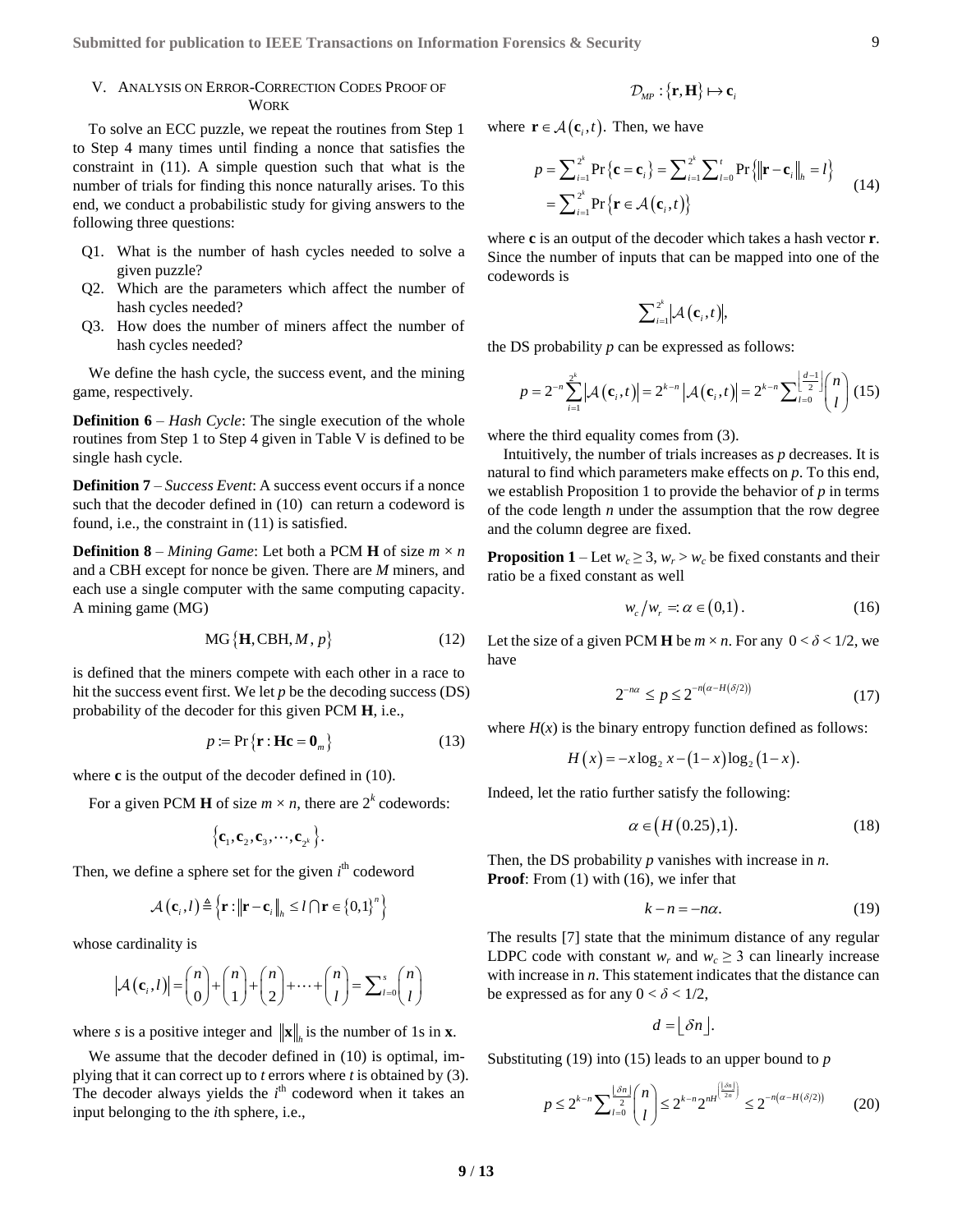where the second inequality comes from the fact that any integers  $n \ge k \ge 1$  with  $k/n \le 0.5$ 

$$
\sum\nolimits_{l=0}^{k} \binom{n}{l} \leq 2^{nH(k/n)}.
$$

By assuming 
$$
t = 0
$$
 in (14), the lower bound is obtained below:  
\n
$$
p = 2^{k-n} |\mathcal{A}(\mathbf{c}_i, t)| \ge 2^{k-n} |\mathcal{A}(\mathbf{c}_i, 0)| = 2^{k-n} = 2^{-n\alpha}.
$$

Last, let the ratio satisfy (18). Then, the term of the exponent in the upper bound in (17) is negative because for any  $0 < \delta < 1/2$ ,

$$
H(\delta/2) < H(0.25).
$$

Thus, increasing *n* makes the upper bound on *p* reduced. This leads to that  $p$  vanishes as  $n$  goes to infinity.

We provide quick discussions on Proposition 1. First, for the fixed constant *α*, decreasing the code length *n* makes the lower bound on the DS probability *p* grow. Second, if we select any pairs of  $w_c$  and  $w_r$  which can satisfy (18), then p vanishes as n increases. This means that no one solves an ECC puzzle using these pairs for sufficiently large *n*. We thus have to avoid selecting such pairs for preventing this critical problem.

We define a random variable to represent the number of hash cycles required to end a MG and provide its statistical properties, respectively.

**Definition 8** – *Random Variable*: For a given MG,  $X_M$  is defined as a random variable that represents the number of hash cycles to end this given MG, where the subscript *M* denotes the number of miners forging simultaneously and independently. We call this random variable First Success Hash Cycle (FSHC).

**Theorem 2** – Let an MG{**H**, CBH, *M*, *p*} be given. Then the distribution that FSHC occurs at the  $l^{\text{th}}$  hash cycle is

$$
Pr\{X_M = l\} = p_{f,a}^{l-1} (1 - p_{f,a})
$$

which is a geometric distribution with a parameter

$$
\left(1 - p_{\text{f,a}}\right) \tag{21}
$$

where  $p_{f,a} := (1-p)^M$  is the probability that all of the miners fail to succeed in solving a given puzzle. Then, we have

$$
\mathbb{E}\left[X_M\right] = \left(1 - p_{\text{fa}}\right)^{-1} \tag{22}
$$

and

$$
\mathbb{V}\left[\mathbf{X}_{\text{M}}\right]=p_{\text{f,a}}\left(1-p_{\text{f,a}}\right)^{-2}.
$$

**Proof:** The proof is clear, as  $X_M$  follows the geometric distribution with  $(21)$ . We thus omit it.

For the constant  $\alpha$  defined in (16), Proposition 1 shows that the DS probability *p* grows with decrease in the code length *n*. When  $p$  grows, the parameter  $(21)$  reduces and converges to a real positive number. Thus, the expected value gets reduced and

TABLE VII. The lower bound given in (23)

| $w_c = 4$ and $w_r = 5$                         | $M=1$              | $M = 5$            | $M = 20$           |  |  |
|-------------------------------------------------|--------------------|--------------------|--------------------|--|--|
| Lower bounds, i.e., $\delta_1 = 0.3238$ in (23) |                    |                    |                    |  |  |
| $n = 80, k = 12$                                | $1.58\times10^{4}$ | $0.31\times10^{4}$ | $0.08\times10^{4}$ |  |  |
| $n = 120$ , $k = 24$                            | $6.03\times10^{7}$ | $1.20\times10^{7}$ | $0.30\times10^{7}$ |  |  |
| $n = 160$ , $k = 32$                            | $2.46\times10^{9}$ | $0.49\times10^{9}$ | $0.12\times10^{9}$ |  |  |

converges to a number, implying that an ECC puzzle becomes easier as *n* gets smaller.

Next, we consider a case in which *n* grows. In this case, the upper bound given in (17) is too loose to be considered unless *α* satisfies (18). Thus, we require another upper bound on *p* which is tighter than the previous upper bound. To this end, we invoke a table of [\[31\].](#page-12-20) For a certain pair of the column degree  $w_c$  and the row degree  $w_r$ , this table was obtained and given in the form of an upper bound  $\delta_1$  to the relative minimum distance  $\delta_0$ , the ratio of the minimum distance *d* to the code length *n*. For  $w_c = 4$ and  $w_r = 5$ , for example, the upper bound is 0.3238. For  $w_c = 4$ and  $w_r = 8$ , it is 0.1765. The result was obtained from an asymptotic analysis; i.e., by letting *n* go to infinity.

We use the upper bound  $\delta_1$  to obtain a tighter bound on the DS probability *p* as follows:

$$
p \le g\left(n, k, \delta_1\right) \tag{22}
$$

where  $\delta_1$  is given in the table of [\[31\]](#page-12-20) for a certain pair of  $w_c$  and  $w_r$  and

$$
g\left(n,k,\delta\right):=2^{k-n}\sum_{l=0}^{\left\lfloor\frac{\lfloor n\delta\rfloor-1}{2}\right\rfloor}\binom{n}{l}.
$$

The bound in (22) is obtained by simply replacing the minimum distance with the upper bound, respectively:

$$
d := n\delta_0 \leq \lfloor n\delta_1 \rfloor.
$$

Once the upper bound on *p* has been obtained, we can use it to find a lower bound to the expected value of FSHC below:

$$
\frac{1}{1 - \left(1 - g\left(n, k, \delta_1\right)\right)^M} \le \mathbb{E}\left[X_M\right] \tag{23}
$$

We can examine the behavior of (22) with respect to the code length *n* and the number of miners *M*. In Table VII, we provide the lower bounds to the expected value by varying either *n* or *M*. They are obtained for a case in which the column degree  $w_c$  and the row degree  $w_r$  are 4 and 5, respectively. We can see that the lower bound increases with increase in *n* for the fixed *M*. That is, it increases from  $1.58 \times 10^4$  to  $2.46 \times 10^4$  when *n* is increased from 80 to 160. This result implies that increasing *n* makes an ECC puzzle more difficult to solve. For the other pairs of  $w_c$ and  $w_r$  given in [\[31\],](#page-12-20) the same result is observed.

Now, for the fixed code length *n*, we consider the behavior of the expected value of FSHC by growing the number of miners *M*. Intuitively, as more miners are involved in solving a given puzzle, this puzzle has to end early. In addition, if an infinite number of miners work, any MG has to end at the  $1<sup>st</sup>$  hash cycle. These intuitions can be confirmed by Corollary 1 given below.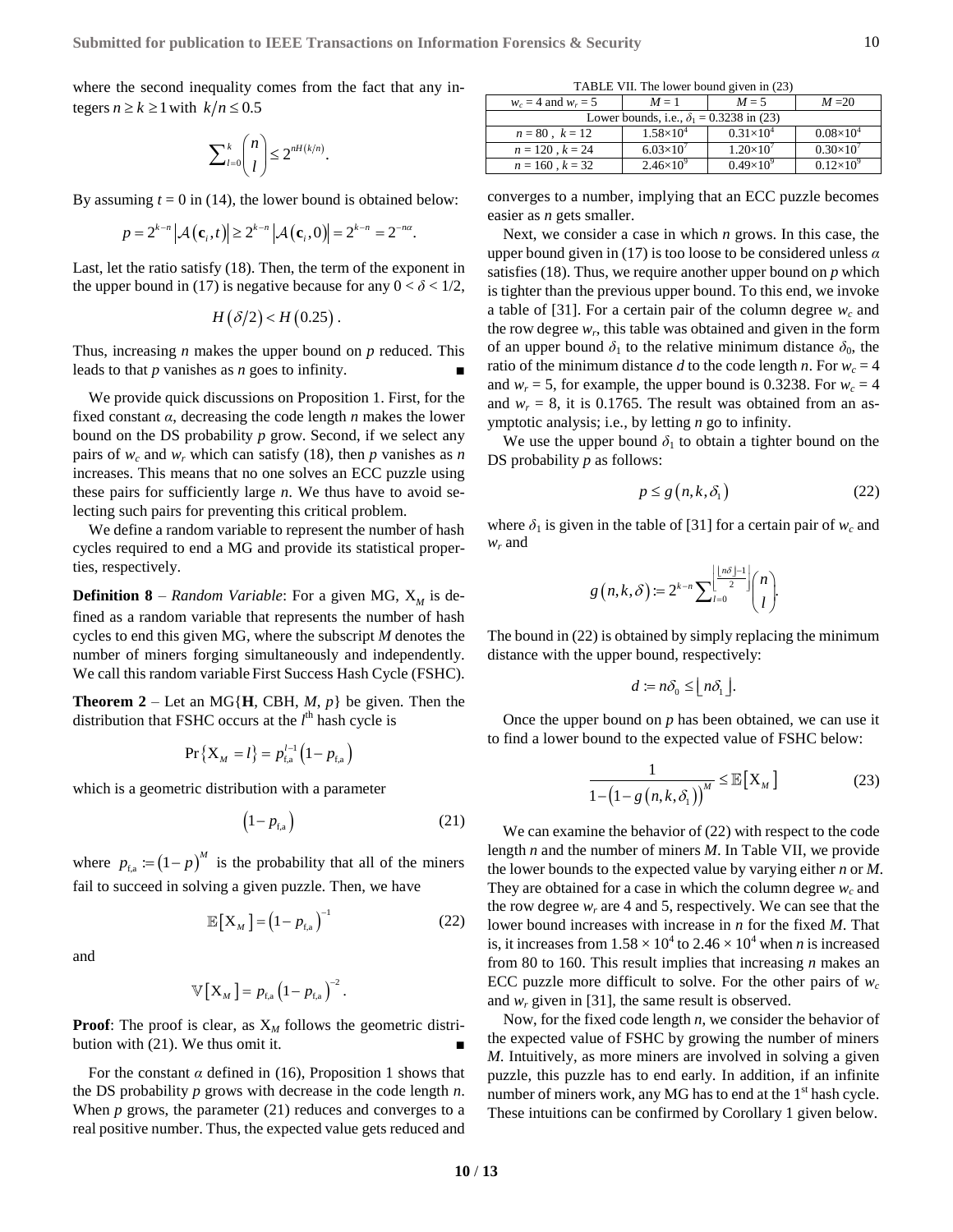**Corollary 1**: Let a MG{**H**, CBH, *M*, *p*} be given. The expected value of a FSHC given in (22) decreases with increase in the number of miners *M*. In particular, this value can converge to 1 as *M* goes to infinity.

**Proof**: It is immediately seen that

$$
\frac{d\mathbb{E}[X_{M}]}{dM} = -\frac{\log p_{\text{f,a}}}{p_{\text{f,a}}} \leq 0
$$

implying that the expected value given in (22) is a decreasing function of *M*. As *M* goes to infinity, the parameter defined in (21) goes to one. Thus, the expected value converges to one. ■

The decoding process, i.e., Step 3 in Table V, can occupy the most computational time in a single hash cycle. In this decoding process, matrix-vector products are required, implying that the computational cost to run a single hash cycle can be modeled as O(*mn*). Each miner uses the same single computer in a given MG. Thus, we can assume that each miner only runs *τ* operations per second. This assumption makes us define an expected value of a block generation time as follows.

**Definition 10** – *Block Generation Time*: A MG{**H**, CBH, *M*, *p*} is given. Each miner is assumed to run *τ* operations per second. Then, the block generation time *T* can be defined as

$$
T \coloneqq \tau^{-1} \mathbb{E}\big[X_M\big] O\big(mn\big). \tag{24}
$$

Both Proposition 1 and Theorem 2 can indicate that the expected value in (24) is an increasing function of the code length *n*. We thus immediately conclude that the block generation time *T* is an increase function of *n*.

# VI. DISCUSSIONS ON ECCPOW

<span id="page-10-0"></span>We prepare this section to provide plentiful discussions on ECCPoW. To this end, we begin to define general properties of PoWs and explain how ECCPoW can have them. We introduce a new property that ECCPoW can only have. This new property makes ECCPoW become a solution to the problems such as [M1](#page-1-0) an[d M2](#page-1-1) which we have stated in Section [I.](#page-0-0)

We now begin to define properties below.

- P1. A puzzle has to be time-consuming, but it is easy to check whether a given solution is correct or not.
- P2. Any previous solution cannot be used to find a current solution.
- P3. A puzzle can be solved with overwhelming probability 1 if and only if miners follow the routines of PoW.
- P4. The difficulty of a puzzle can change.
- P5. A puzzle can be time-variant from block to block.

The existing PoWs have the properties from P1 to P4. Let us begin to consider how bitcoin satisfies them. First, each puzzle is expected to be solved per 10 minutes. In contrast, validating a given solution can be instantly done. Second, SHA256 takes the block header to get its hash. The block header in Bitcoin has the timestamp field. Due to this timestamp field, the contexts of the current block header can be different to those of any previously mined blocks. Thus, any solutions given in these mined blocks are useless in finding a current solution. Thus, P2 holds. Third, the number of possible hashes is  $2^{256}$  while the number of solutions is about  $2^{(256 - L)}$  where *L* is a pre-defined value according to the difficulty of the provided block header. Thus, a possibility that a provided nonce is a solution is  $2^L$ . In the 567,657<sup>th</sup> block of bitcoin, *L* is 72. This is to imply that for this block, the probability that a randomly given nonce can be a solution is  $2^{-72}$ . Thus, all the miners have to follow the routines in Table I to solve a puzzle, meaning P3. Next, whenever 2016 blocks are mined, the difficulty periodically changes, implying P4. Last, existing PoW does not hold P5. The reasons for this issue will be given after explaining how ECCPoW satisfies P5.

Now, we begin to explain how ECCPoW can satisfy all the properties using the results established in the previous section.

#### **Corollary 2**: ECCPoW can satisfy the first property P1.

**Proof**: For a given nonce, we complete the verification whether this nonce is a solution or not by conducting the steps from Step 1 to Step 4 in Table V. This verification requires a single construction of a hash vector and a single execution of the decoder (10). In contrast, to solve an ECC puzzle, one has to do work by repeating them many times, as we have stated in Sectio[n V.](#page-8-0)  $\blacksquare$ 

**Corollary 3**: ECCPoW can satisfy the second property P2. **Proof**: As we have stated in Definition 5, we construct an ECC puzzle using an ECCPGF in Definition 3. This ECCPGF takes a hash vector as its input and produces a binary word as its output. The decision is made based on this binary word. To make this hash vector, we put a given set of the block header with a nonce through SHA256. Similar to Bitcoin block header, our block header includes the timestamp field. Thereby, one cannot effortlessly create a particular hash vector even if one has the full knowledge of all the previous solutions, i.e., all the collection of the nonces each of which was a solution to mine a block in the past. This makes ECCPoW satisfy P2.

Let us assume that there exists a knowledgeable miner who can solve ECC puzzles by referring to an input-output mapping table of ECCPoW without actually carrying out the decoding work. This miner can then mine blocks much faster than other honest miners can. To show the non-existence of such a miner in ECCPoW, we prepare Corollary 4. This corollary is to imply that all miners cannot but have to run the decoder to solve ECC puzzles.

**Corollary 4**: ECCPoW satisfies the third property P3.

**Proof**: Such a malicious miner can appear under an assumption that this miner has a mapping table that maps a given input to its corresponding output without actually carrying out the decoding work (10). That is, he puts each hash vector into the decoder to find what this decoder returns. He then uses this known information to construct the mapping table. However, the number of hash vectors is  $2^n$ . For sufficiently large *n*, i.e.  $2^{256} \sim 10^{7}$  for  $n = 256$ , we can easily see that this construction is impossible. Besides, this table depends on a PCM **H**, meaning that the mapping table is updated newly whenever **H** varies. As we have stated in the subsectio[n IV.C,](#page-6-0) **H** can be set to vary from block to block. Thereby, whenever he aims to solve a new ECC puzzle, he has to construct a new mapping table. The above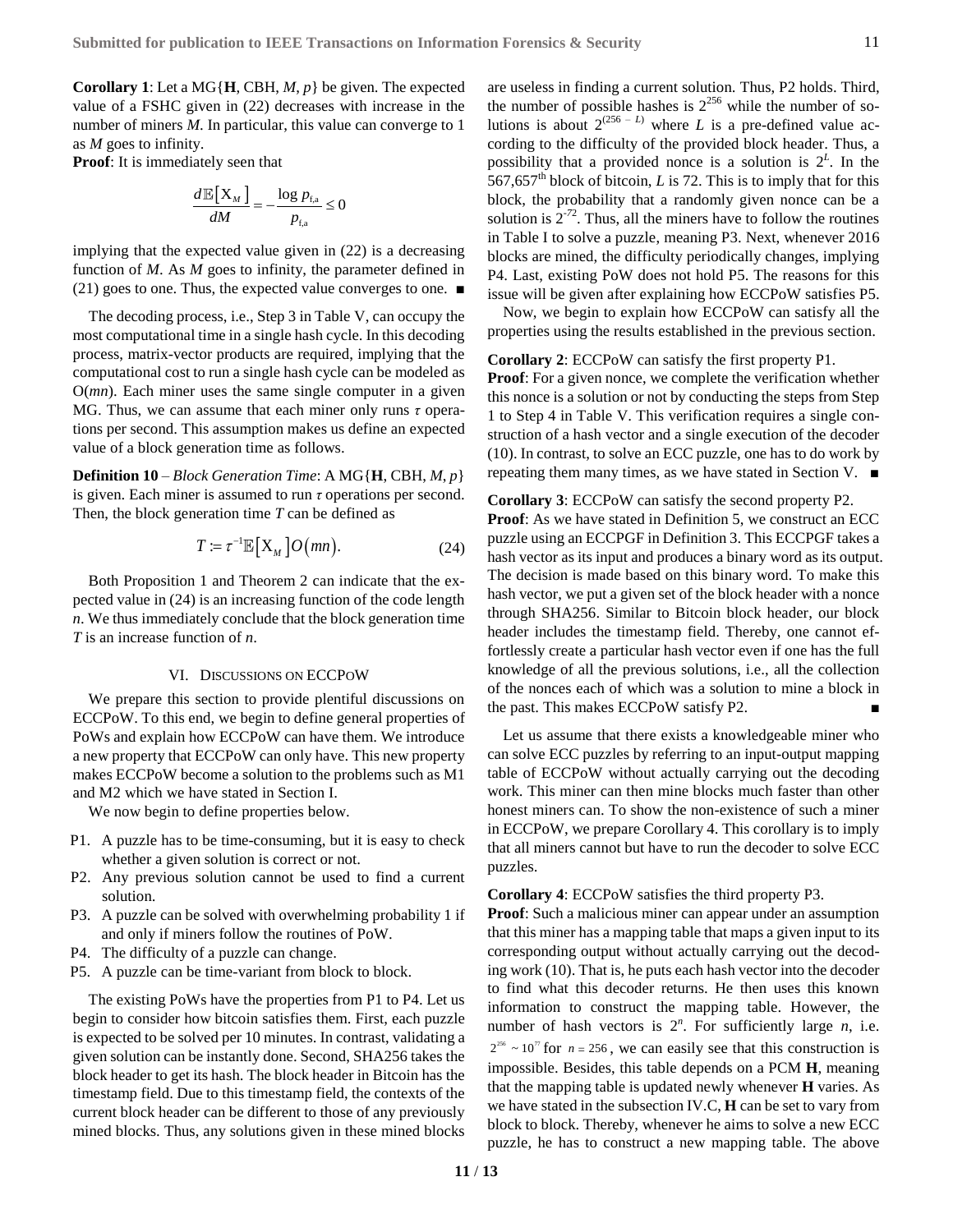assumption there exists the mapping table, we thus conclude, is invalid. Thereby, any miners in ECCPoW cannot but have to obey the routines in Table V to solve puzzles; this leads to the conclusion that ECCPoW satisfies P3.

Now, we remind the discussions regarding Theorem 2. In the discussions, we have proven that an ECC puzzle can become easier as the code length *n* gets smaller. We then have empirically shown that the increase in *n* makes this puzzle more difficult to solve. They are to indicate that ECCPoW holds P4.

**Corollary 5**: ECCPoW can satisfy the fourth property P4. **Proof:** It is clear; we thus omit it.

A PCM **H** defines a mapping function of the decoder in (10). This decoder is used to define an ECCPGF in (9) which is used to construct an ECC puzzle. We conclude that this ECC puzzle can be a function of **H**. As we have mentioned in the subsection [IV.C,](#page-6-0) we construct  $H$  using a previous hash, i.e., the  $i<sup>th</sup>$  PCM is made using a hash of the  $(i-1)$ <sup>th</sup> block. Such a construction can make **H** time-variant from block to block, leading to that the ECC puzzle can also be time-variant from block to block. This discussion leads to a conclusion that ECCPoW holds P5 below.

# **Corollary 6**: ECCPoW can satisfy the fifth property P5. **Proof:** It is clear; we thus omit it.

We now prepare to provide discussions how ECCPoW can be a solution to the problems such as *i*) [M1](#page-1-0) the re-centralization of the mining markets and *ii*) [M2](#page-1-1) the huge energy consumption for mining. As miners mine new blocks continuously, an infinite number of PCMs are constructed. Hence, we cannot count how many the number of PCMs is required in advance. Also, we cannot expect what PCMs will be generated. We remind the example given in [\[25\],](#page-12-22) showing that there is no ASIC-LDPC decoder to support the infinite number of PCMs. By combining this example with the fact that there is an infinite number of PCMs are required, we thus conclude that the LDPC decoder in ECCPoW is operated by either graphical processing units or CPUs. This is the fundamental reason that ECCPoW becomes the solution remediating the aforementioned problems [M1](#page-1-0) and [M2](#page-1-1) which we have stated in Section [I.](#page-0-0) This is the most remarkable contribution of ECCPoW.

We end this section by providing a reason that SHA based PoW does not hold P5. We consider SHA256 as a puzzle generation function (PGF) in Bitcoin because it is used to generate a puzzle. This PGF is fixed regardless of the height of a block that miners aim to mine. The puzzle made using a fixed PGF is not time-variant at all, leading to that such a puzzle cannot hold P5.

## VII. CONCLUSIONS

<span id="page-11-9"></span>PoW is fundamental to public blockchains, as it can be used to prohibit an unauthorized modification of mined blocks. For existing PoWs, ASIC mining devices have been introduced and used to mine blocks. The usage of such devices can cause the problems such as [M1](#page-1-0) and [M2](#page-1-1) that we have stated in Sectio[n I.](#page-0-0)

In this paper, as a solution to these problems, we proposed a new proof-of-work using error-correction codes which we call

ECCPoW. To the best of our knowledge, this is the first study in which a decoder of LDPC codes is applied to the consensus part of blockchain. Specifically, we combined this decoder with SHA256 to construct a composite function named as ECCPGF (9). We used ECCPGF to define a corresponding ECC puzzle (11) and provided the routines to solve a given ECC puzzle.

We also studied the behavior of the expected value of the number of hash cycles for solving a given ECC puzzle. We showed that this value can be either increased or decreased as varying the code length, the size of a hash vector taken by the decoder, and the number of miners. Indeed, we discussed how ECCPoW can satisfy the five properties defined in Section [VI,](#page-10-0) which shows the value of ECCPoW as a general PoW.

As we have reviewed in Sectio[n III,](#page-3-0) there is no ASIC decoder to support an infinite number of LDPC codes. By motivated this survey, we intended to vary the codes from block to block. As a result, we made ECCPGF time-variant, meaning that its mapping function can vary from block to block. This leads to the time-variant property P5 defined in Sectio[n VI.](#page-10-0) This is the most innovative part of ECCPoW in repressing the advent of ASICs, implying that the problems caused from the usage of ASICs can be solved using our ECCPoW.

We have implemented ECCPoW and forked two blockchains such as Bitcoin and Ethereum by replacing their consensus with the implemented ECCPoW. We name these forked versions as BTC-ECC and ETH-ECC, respectively. All of the source codes including ECCPoW, BTC-ECC and ETH-ECC can be available in a GitHub site [\[34\].](#page-12-23) We have also provided manuals that shows how to install them, how to compile them and how to run. We believe that anyone can easily operate their own BTC-ECC or ETH-ECC by following these manuals. We believe that this site can be the first repository that makes people in the error-correction codes community get involved in the blockchain community.

#### **REFERENCES**

- <span id="page-11-0"></span>[1] U. W. Chohan, "The double spending problem and cryptocurrencies", SSRN Electronic Journal, Jan. 2019
- <span id="page-11-1"></span>[2] Nakamoto, S. *Bitcoin: A Peer-to-Peer Electronic Cash System*. Retrieved from: https://bitcoin.org/bitcoin.pdf
- <span id="page-11-2"></span>[3] Quynh H. Dang, "Secure Hash Standard FIPS PUB 180-4," U.S. Dept. of Commerce and NIST, Aug. 4<sup>th</sup> 2015.<https://www.nist.gov/public> ations/secure-hash-standard, Accessed Sept. 25<sup>th</sup>, 2018.
- <span id="page-11-3"></span>[4] Jordan Tuwiner, "Bitcoin mining hardware ASICs," https://www.buybitcoinworldwide.com/mining/hardware/, June 30<sup>th</sup>, 2018. Accessed Sept.  $26<sup>th</sup>$ , 2018.
- <span id="page-11-4"></span>[5] A. Gervais, G. Karame, V. Capkun and S. Capkun, "Is bitcoin a decentralized currency?", *IEEE Security and Privacy Magazine*, Vol. 12, No. 3, pp. 54 – 60, May, 2014
- <span id="page-11-5"></span>[6] Digiconomist. (2018). *Bitcoin Energy Consumption Index*. Retrieved April 3, 2018 from: https://digiconomist.net/bitcoin-energy-consumpti on
- <span id="page-11-10"></span>[7] R. G. Gallager, *Low Density Parity Check Codes*, Monograph, M.I.T. Press, 1963
- <span id="page-11-6"></span>[8] R. J. McEliece, "A public-key cryptosystem based on algebraic coding theory", DSN Progress Report, pp. 114-116, Jan.~Feb. 1978
- <span id="page-11-7"></span>[9] D. J. Bernstein, T. Lange and C. Peters, "Wild McEliece", in *Proc. Sel. Areas Cryptography*, vol. 6544, pp. 143 – 158, 2011
- <span id="page-11-8"></span>[10] M. Baldi, M. Bianchi, F. Chiaraluce, J. Rosenthal and D. Schipani, "Using LDGM codes and sparse syndromes to achieve digital signatures", in *Post-Quantum Cryptography 2013, ser. Lecture Notes in Comput. Sci.,* vol. 7931, Springer, pp. 1 – 15, 2013.